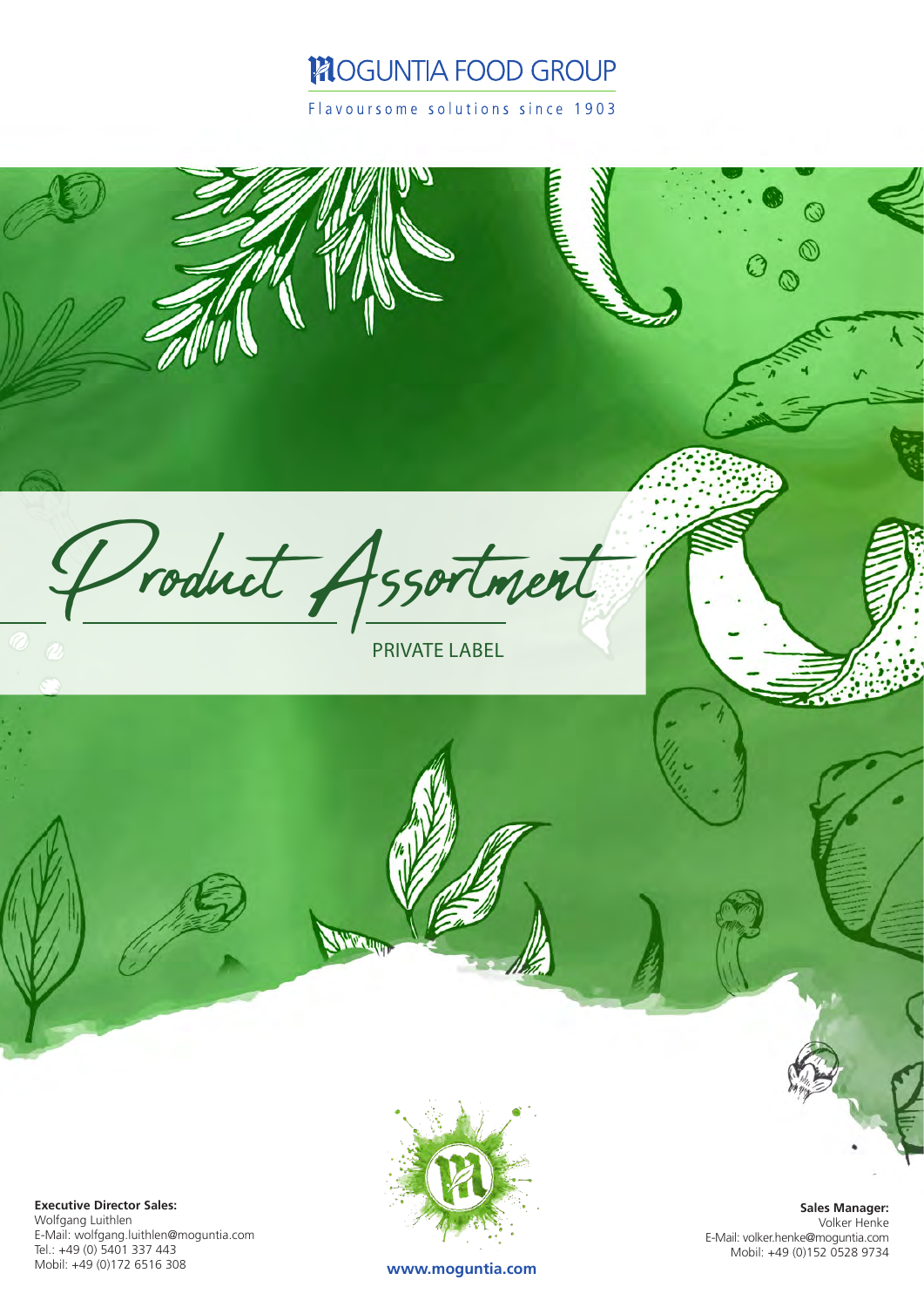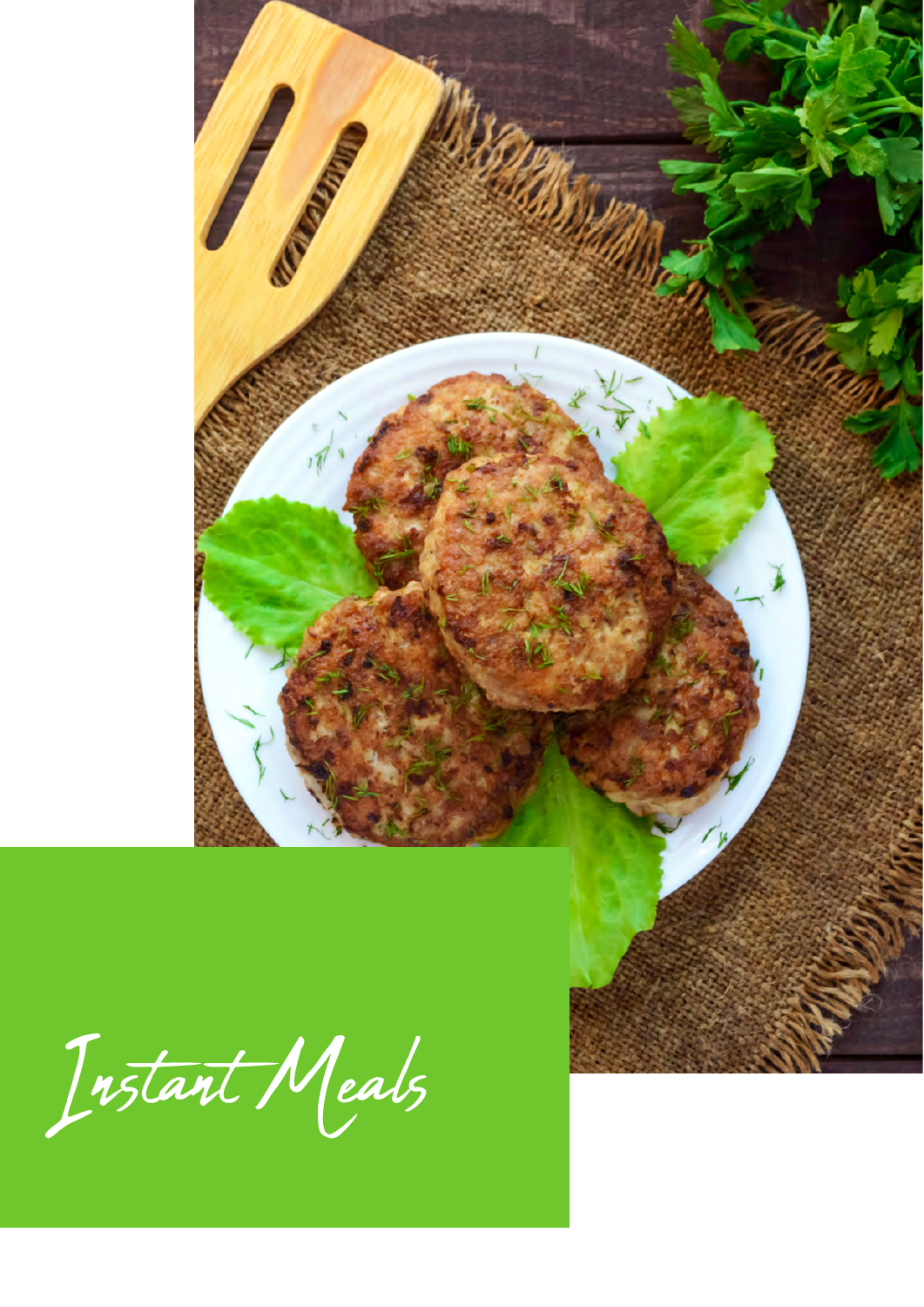

- Wholemeal patty, vegetable
- Wholemeal patty, Italian style
- Wholemeal patty with tomato and paprika
- Veggi burger with cauliflower and broccoli
- Veggi burger with carrots and leeks
- Veggi burger with pumpkin and coco
- Veggi burger with beetroot and potatoes
- Wholemeal burger with spinach and mushrooms

Hearty Waffles

- Spelt waffles "Bruscetta"
- Spelt quinoa waffles
- Spelt waffles with hemp seeds
- Coconut waffles
- Waffles with quinoa and chia seeds
- Waffle vegan
- Potato waffles
- Waffles with quinoa and hemp seeds
- Waffles spicy
- Pumpkin waffles
- Waffle mix mediterranean

## Muesli/Morning Soup

- Muesli/Morning Soup hibiscus-raspberry-cardamom with psyllium husks
- Muesli/Morning Soup kiwi moringa-spinach with psyllium husks
- Muesli/Morning Soup basil-strawberry-rhubarb with psyllium husks
- Muesli/Morning Soup pineapple- Apple-carrot with psyllium husks
- Muesli/Morning Soup pumpkin mango with psyllium husks

## **In addition the suitable dips:**

- Basil and dill dip
- Herb dip ramson
- Tomato chili dip
- Chili dip
- Herb garden dip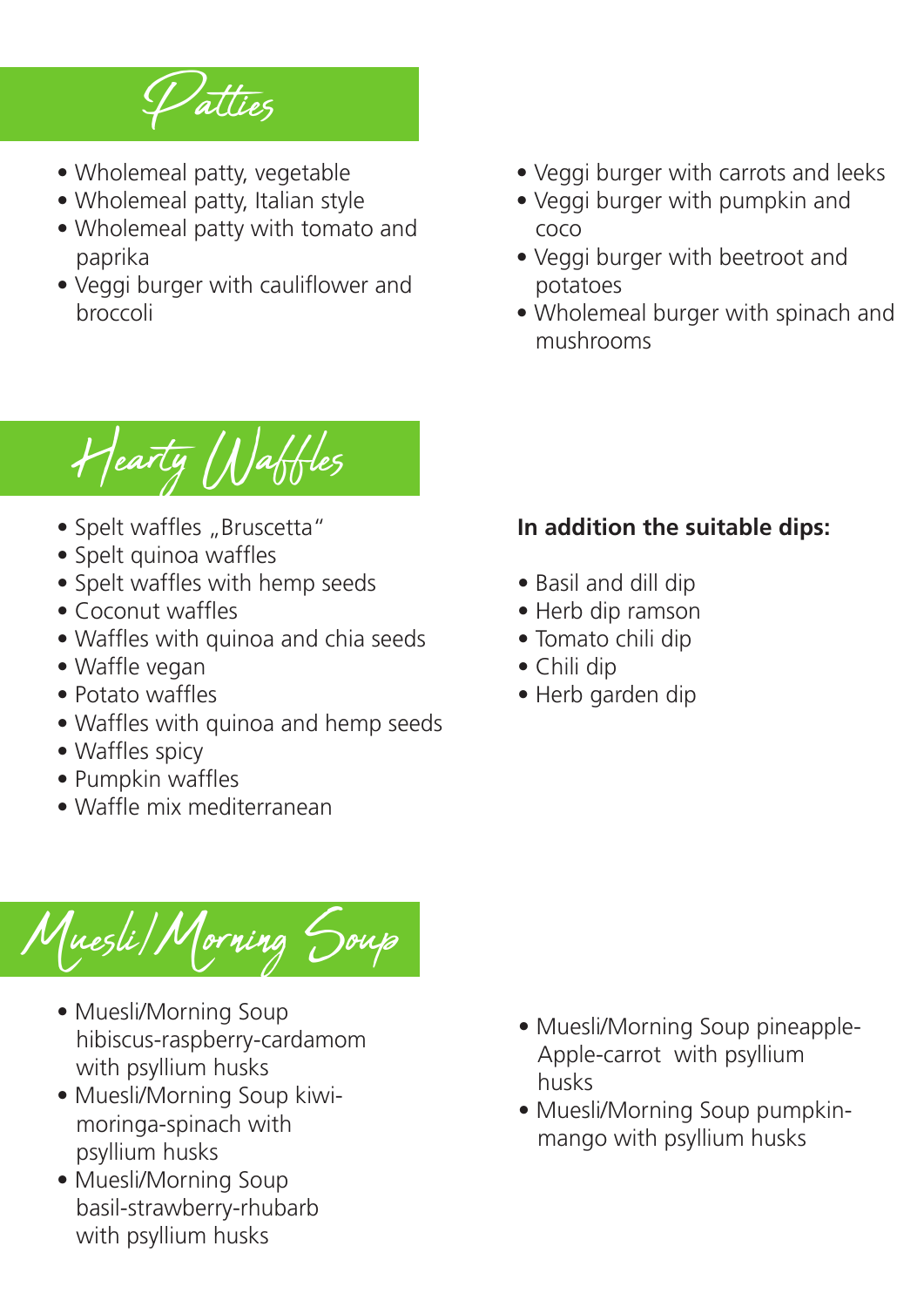Sweet Meals

- Rice pudding with apple and cinnamon
- Rice pudding, nature
- Coconut rice with mango
- Rice pudding with cocoa
- Rice pudding with strawberry
- Rice pudding with plums and cinnamon
- Rice pudding with banana and cocoa
	- Flours
- Golden linseed flour
- Apricot kernel flour
- Hemp flour/Hempseed flour
- Sunflower flour
- Almond flour
- Pumpkin seed flour

Bread Mix

- Bread Mix with chia seeds
- Bread Mix "Pumpkin Seed Bread"
- Bread Mix "Protein Bread"
- Bread Mix "Emmer"
- Rice pudding with banana and cherry
- Spelt semolina pudding with apple and cinnamon
- Spelt semolina pudding with banana and sour cherry
- Spelt pancake with banana, apple & cinnamon
- Spelt pancake with strawberry and vanilla

- Lupin flour
- Chia flour
- Chickpea flour
- Walnut flour
- Millet flour
- Tiger nut flour

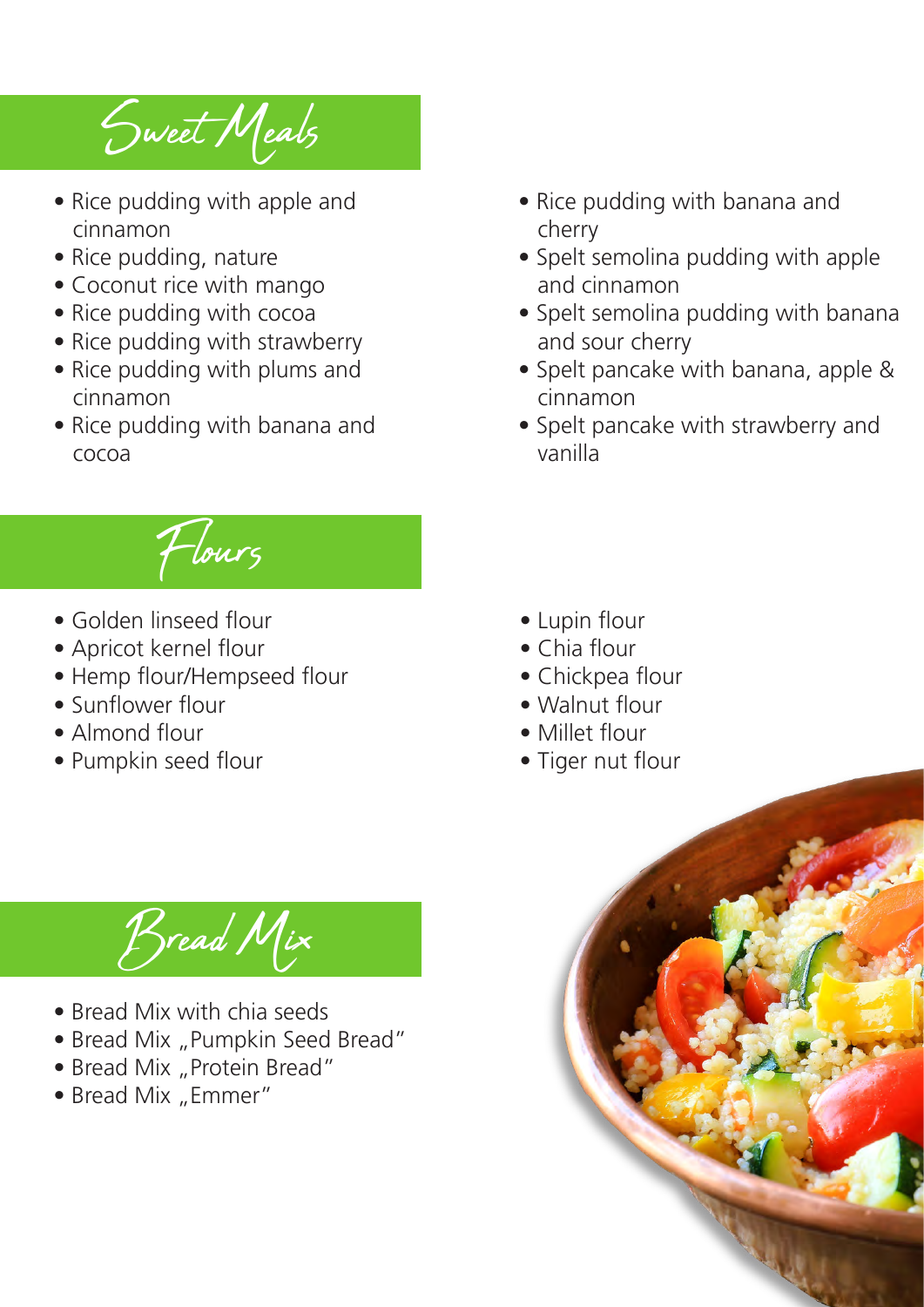Instant Meals

- Purée with sweet potatoes and vegetables
- Purée with sweet potatoes, coconut and curry
- Falafel
- Risotto with pumpkin and cranberries
- Mushroom risotto
- Pasta Risotto with pumpkin
- Pearl barley risotto with pumpkin
- Risotto with pumpkin
- Mushroom Risotto
- Mediterranean Risotto
- Chicken Risotto
- Pumpkin pilaw with oriental spices
- Pilaw rice with oriental seasoning
- Pumpkin polenta mix
- Mushroom polenta
- Pumpkin gnocci mix
- Pumpkin pasta mix
- Pasta Pomodori
- Pasta Carbonara
- Pasta Formaggio
- Pasta Bolognese
- Couscous with vegetables
- Bulgur with vegetables
- Bulgur with tomatoes, paprika and kidneybeans
- Millet stew
- Millet stew, oriental with raisins
- Millet lentil stew
- Millet paprika stew
- Quinoa with tomatoes and herbs
- Quinoa chili sin carne
- Quinoa with mushrooms and herbs
- Vegan vegetable pot with
- 20% quinoa and 46% vegetables
- Mashed potatoes with fried onions
- Mashed potatoes with vegan bolognese
- Mashed potatoes with vegetables
- Mashed potatoes with herbs